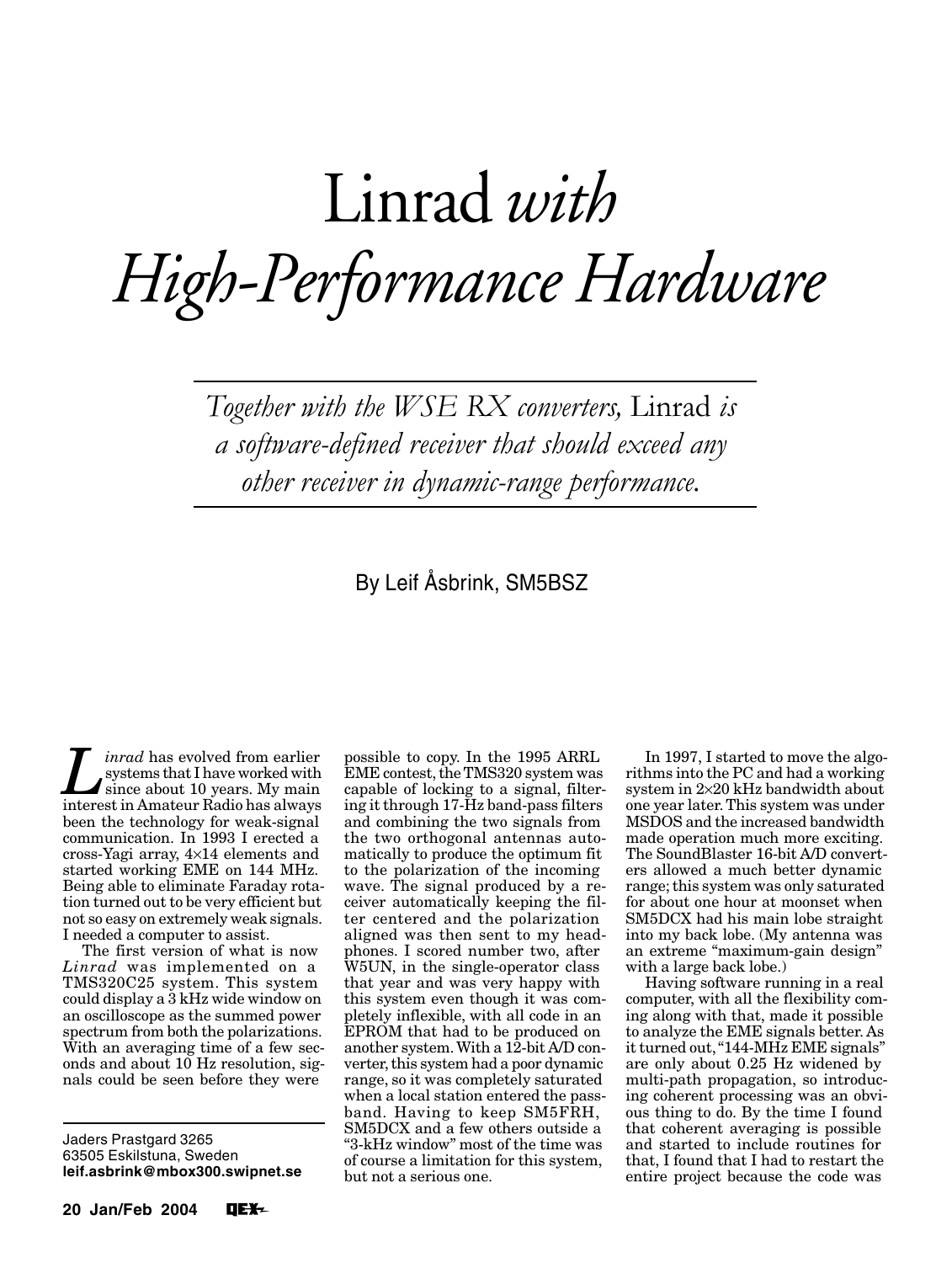becoming too messy and my homemade drive routines were becoming obsolete. This was in 2001, when I made a new start under *Linux*. This time I had a much better idea about what I wanted the program to do. First of all, I wanted flexibility and hardware independence. By now, autumn 2003, *Linrad* contains everything that was ever included in the older systems but not much more. Many more things are planned for the future, but at present my focus is on high-performance hardware to use with *Linrad*. In recent years, EME activity has spread out over a much wider frequency range—20 kHz is no longer enough. Terrestrial communication also calls for more bandwidth. More bandwidth calls for more dynamic range. It is not possible to keep strong local stations outside the passband, so the D/A converter must have the dynamic range required to handle very strong signals. This article focuses on the system I am currently putting together for 144 MHz EME. *Linrad* and the hardware is in no way limited to this usage, it just happens to be at the focus of my own personal interest and technically it is a very demanding mode of operation.

## **The WSE Converters**

To go from 144 MHz or other amateur bands to a digital data stream, I am using several cascaded converters. This may seem very complicated, but in a way it is not. A complicated problem is split into several less complicated problems. Each converter is doing just one simple task. It is well matched to 50  $\Omega$  at both input and output. Each unit can be evaluated separately, and it is not difficult to find out what the limiting factors are.

The WSE RX converters are designed for low noise and low gain. They are open designs, described in detail at **www.antennspecialisten.se/ ~sm5bsz/linuxdsp/optrx.htm**. The entire system is kind of a brute-force solution to the problem of receiver dynamic-range limitations. Each converter uses about 18 W, mainly for the class-A buffer amplifiers, so the boxes must be rather big to provide a low temperature without forced air cooling. The design uses through-holemounted components only and is experimenter-friendly. Assembled and tested units are available from **www.antennspecialisten.se**.

For 144 MHz, the four converters listed in Table 1 are used after one another. The system does not have any VFO, only low noise crystal oscillators, so dynamic range is not limited by reciprocal mixing. Each converter has two

channels with a common local oscillator. Each channel has an RF input amplifier, an RF filter, a mixer and an IF output amplifier. The amplifiers have low gain, typically 8 to 10 dB, and they use noiseless feedback. In order to get some isolation, an attenuator follows each amplifier. Noiseless feedback transfers the output load impedance of an amplifier to the input. With 3 or 4 dB in each attenuator and 1 or 2 dB attenuation in the filter, there is enough gain to overcome the conversion loss of the mixer and provide between 0 and 4 dB gain, different for different units. There will also be at least one RXHF unit built in a similar fashion to convert from the HF bands to 70 MHz. The RXHFA will probably work for 1.8, 3.5, 7, 10 and 14 MHz. At present, the RX144 unit is in a late prototype stage, while RX70, RX10700 and RX2500 are available.

The WSE receive system is about 20 dB better than a conventional transceiver. This is a bigger difference than one can really use on the air, because the lack of spectral purity of the interfering station(s) will be the limiting factor. It will be possible to produce a transmitter the same way and get a similar transmit performance. There are several other ways to make an ultra pure transmitter, at least in CW mode. *Linrad* with the WSE converters is an excellent spectrum analyzer to use when building high-performance transmitters or when modifying standard transceivers for better transmit performance.

It should be obvious that far simpler solutions than the WSE RX converters will be adequate at most locations. I have made the WSE products for my own use. I will make a limited number of units available, and if demand is sufficient, there will be a continued supply from Antennspecialisten. Software-defined radios have different characteristics than conventional receivers. There will probably be SDRs available with seemingly good performance data that do not perform well when compared

to a "good old analog" radio. The reason would not be the digital technology as such; the way dynamic range is specified may be misleading. IP3 is one of the commonly used figures of merit for receivers and it is discussed in some detail below. An analog radio will typically work fine with instantaneous voltages up to about 20 dB below IP3 while a digital one may become overloaded 40 dB below IP3 or wherever the A/D converter saturates. Together with the WSE RX converters, *Linrad* is a software-defined receiver that should outperform any other receiver when it comes to dynamic range. There is no limitation in the digital technology as such. Problems may arise when an A/D converter is fed with a large bandwidth because the instantaneous voltage caused by the summed amplitude of many signals may occasionally exceed the A/D converter range, and the conventional way of measuring receiver dynamic range might not show the limitations.

#### **The A/D and D/A converters**

The output from the RX2500 is four audio signals with a bandwidth of nearly 48 kHz each. To sample them, an A/D-converter with four channels and 96 kHz sampling speed is required. The second article of this series1 gives some information about the RX2500 unit and the modified Delta44 sound card that I use to sample the four audio channels.

Better sound cards are available now, and replacing the Delta44 would improve the performance of the entire system. Someday, I hope someone else will determine what cards are best. Once the proper drive routines are installed, *Linrad* should work automatically.

The Delta44 uses the same speed for input and output. There is no reason at all to produce the output at a sampling rate of 96 kHz. *Linrad* is not written for that and the current code would be extremely inefficient. I

1Notes appear on page 31.

## **Table 1**

With these four converters and a Delta44 sound-card, a 90 kHz wide passband at 144 MHz is converted to a digital data stream inside Linrad. The center frequency can be selected anywhere between 143.975 MHz and 145.975 MHz in steps of 25 kHz.

| Input | Output |              | <b>Crystal Separation</b> |
|-------|--------|--------------|---------------------------|
| (MHz) | (MHz)  | Crystals     | (kHz)                     |
| 144   | 70     |              | 500                       |
| 70    | 10.7   | 5            | 100                       |
| 10.7  | 2.5    | 4            | 25                        |
|       |        |              |                           |
|       |        | 2.5 baseband |                           |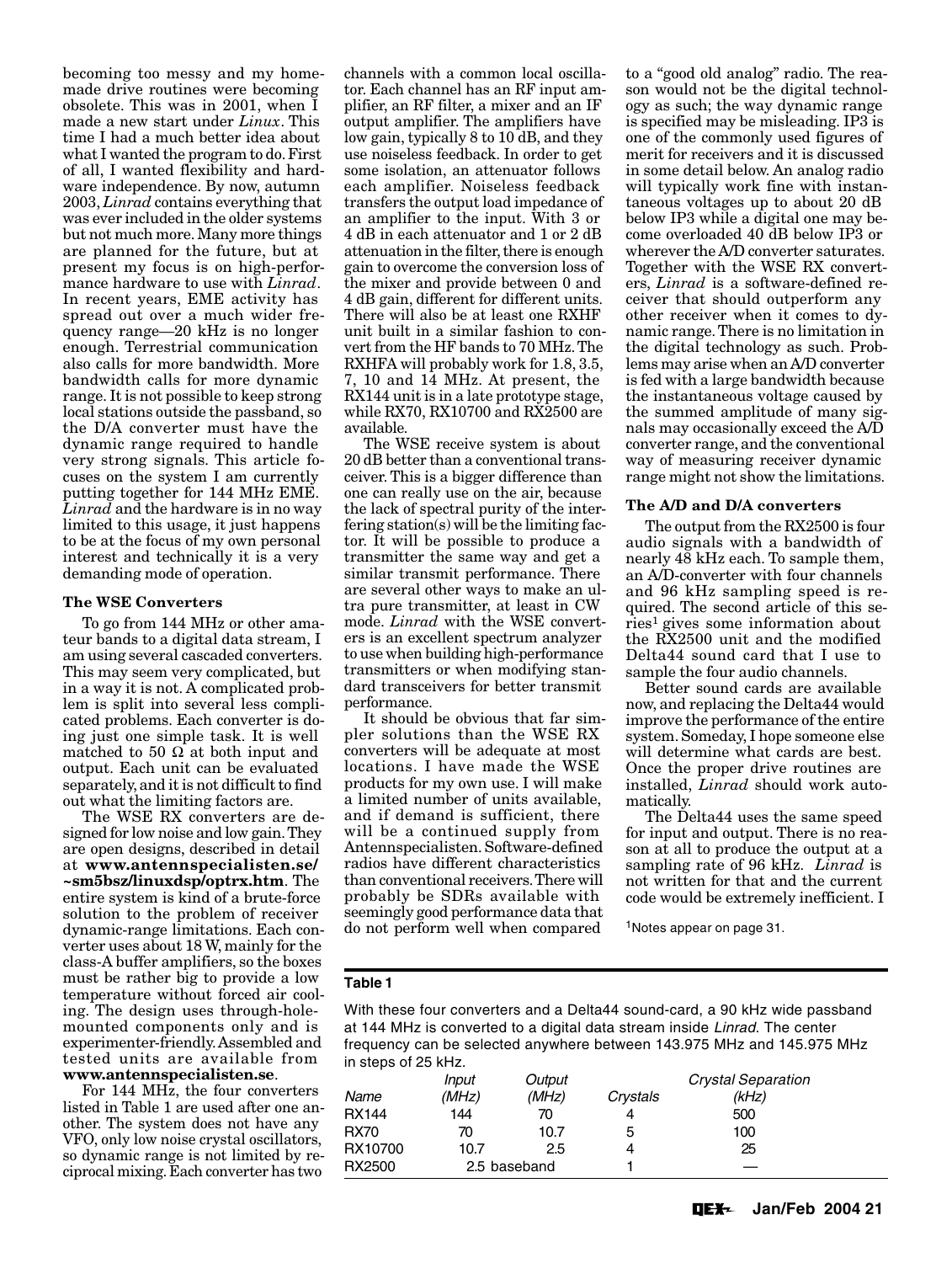use a standard audio card for the output at a sampling speed of 5 kHz for CW modes and 8 kHz for SSB. Internally in *Linrad*, the sampling rate at the output of the final filter is not higher than required for the bandwidth, an EME signal that has passed a 20 Hz filter is typically sampled at 46.875 Hz (96 kHz divided by 2048). In the final processing step, the signal is resampled by a fractional number to fit the output speed of the D/A converter. The signal is also frequency shifted by the BFO setting.

The output is kept synchronized with the input by gradually changing the fractional resampling rate. Since separate crystal oscillators generate the input and output sampling rates, the resampling rate will change with time. The total amount of sampled data points waiting in the various processing stages should correspond to a constant time. By monitoring the total processing delay it is possible to detect the need for a resampling rate change.

# *Linrad* **Setup: FFT Versions, Sizes and Windows**

Assuming a cross-Yagi array and preamplifiers with adequate gain connected to the RX144, a system optimized for 144 MHz EME will need a waterfall bin bandwidth somewhere between 1 and 10 Hz. A good noise

blanker is essential in most locations so the second FFT must be enabled. Running two channels at a processing bandwidth of 96 kHz requires a Pentium III or better, so version 5 should be selected for the first FFT. This is the fastest floating-point implementation, which uses the SIMD instructions (single instruction multiple data) to compute the transforms of both channels simultaneously.

The processing delay through *Linrad* is long, up to 10 seconds, for optimum readability of weak EME signals. This has nothing to do with processor speed, it is a consequence of the character of the EME path and the optimum parameters for the AFC. This means that there is no reason to select a small size for the first FFT to minimize processing delay. Adding 0.2 seconds by making the first FFT band-

# **Table 2**

A 144 MHz preamplifier will lower the system noise figure. Assuming a noise figure of 0.2 dB for the preamplifier and 11 dB at the RX144 input, total system noise figure and dynamic range depend on the preamplifier gain as given by this table. The antenna temperature, Tsky is assumed to be 200 K and S/N loss is relative to an ideal (noise-free) receiver.

| Gain | NF   | Temp | <i>S/N Loss</i> | Dynamic-Range Loss |
|------|------|------|-----------------|--------------------|
| (dB) | (dB) | (K)  | (dB)            | (dB)               |
| 0    | 11.0 | 3561 | 12.51           | 0                  |
| 3    | 8.36 | 1898 | 9.77            | 0.26               |
| 6    | 5.97 | 1057 | 7.22            | 0.71               |
| 9    | 3.99 | 637  | 5.03            | 1.52               |
| 12   | 2.50 | 426  | 3.28            | 2.77               |
| 15   | 1.50 | 320  | 2.04            | 4.53               |
| 18   | 0.90 | 267  | 1.25            | 6.74               |
| 21   | 0.57 | 241  | 0.80            | 9.29               |
| 24   | 0.39 | 227  | 0.55            | 12.04              |
| 27   | 0.29 | 220  | 0.41            | 14.90              |
| 30   | 0.25 | 217  | 0.36            | 17.85              |
| 33   | 0.22 | 215  | 0.31            | 20.80              |



**Fig 1—The block diagram of Linrad with two receive channels and the second FFT. T1 and T2 are signals in the time domain from two antennas 1 and 2. F1 and F2 are the corresponding signals in the frequency domain. Ta and Tb are linear combinations of T1 and T2 that make the desired signal zero in Tb and consequently maximizes the desired signal in Ta. Ta-ref is a time function constructed from a much narrower bandwidth than Ta. For Morse coded signals, it will be the CW carrier that is useful for coherent processing.**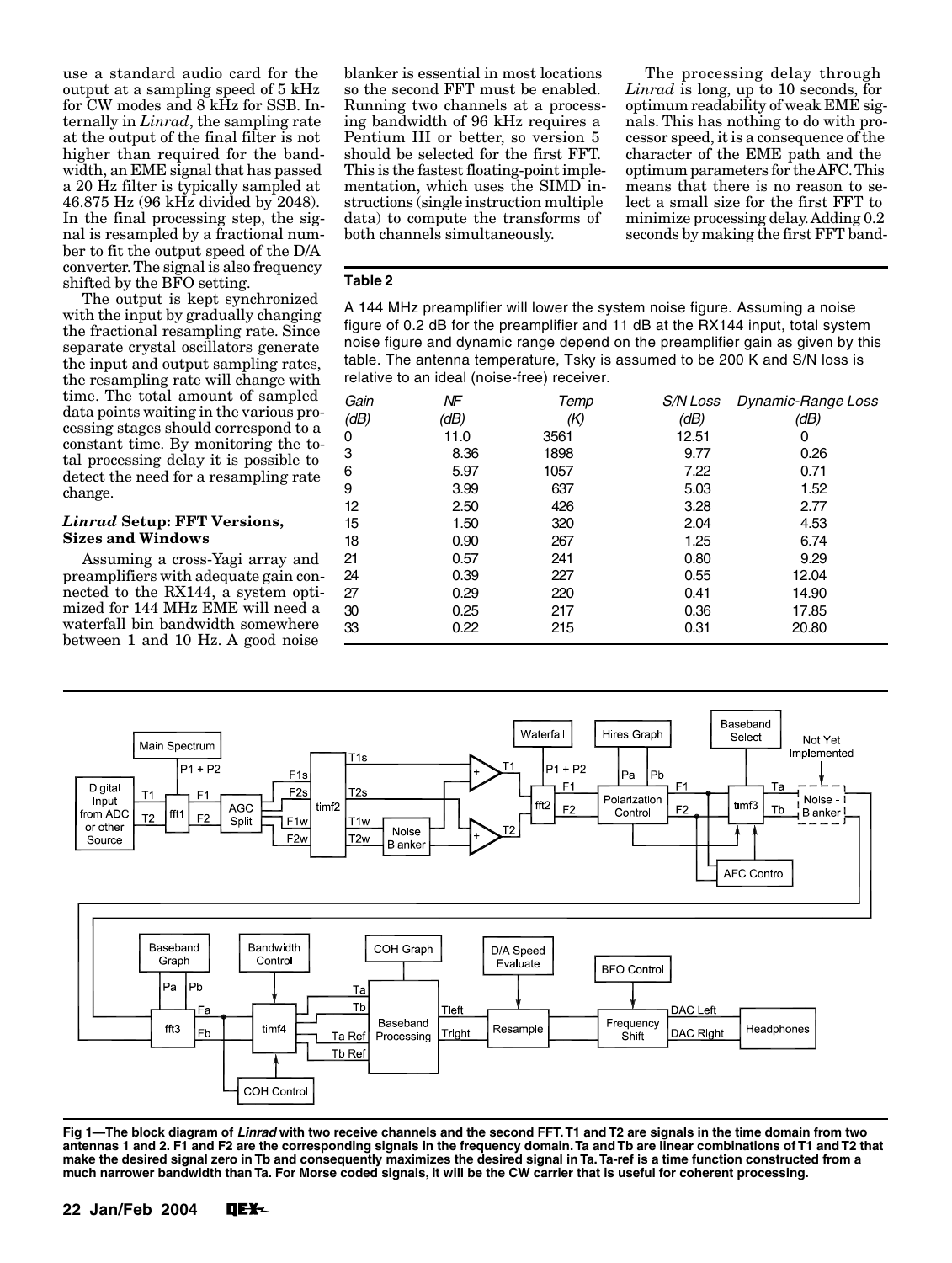width 10 Hz is no significant disadvantage. Keeping a modest ratio between the sizes of the second and the first FFT makes it easier to ensure that very strong signals will not saturate the second FFT even if they are stable enough to put nearly all their energy in one single frequency bin.

Typical parameters would be a first FFT bandwidth of 30 Hz and second FFT bandwidth eight times narrower. The parameter is in powers of two, so it should be three that is 23. With large transforms, a window of  $\sin^2$  is sufficient for the first FFT and for the second FFT the sine function itself  $(N = 1)$ is perfectly adequate. With *Linrad*-01.01 and later, these parameters will give the size 8192 for the first FFT and 65536 for the second with bandwidths of 23 and 2 Hz, respectively. The transform sizes come in powers of two, so you never get exactly what you ask for. The resampling spurs surrounding a very strong signal disappear into the noise about 2 kHz away from and 145 dB/Hz below a near saturating carrier with these parameters. By setting the first FFT window to  $\sin^4$ , it is possible to eliminate these spurs completely. They then disappear into the phase noise of the 2.5 MHz test oscillator 140 dB/Hz below the carrier at a frequency separation of 200 Hz. That would be a waste of CPU power because no interference source could be expected to have a spectral purity anywhere near –145 dB/Hz as close as 2 kHz.

# *Linrad* **Setup: FFT Signal Levels**

First of all, the gain of the analog hardware should be set for the desired compromise between dynamic range and system noise figure. With the WSE converters, "setting the gain" is simply setting the gain of the 144 MHz preamplifier. With a system noise figure of 11 dB at the RX144 input and with a preamplifier noise figure of 0.2 dB, the in-band dynamic-range loss, system noise figure and preamplifier gain relate as illustrated in Table 2 for an antenna temperature of 200 K.

Table 2 shows the usual thing. One wants the preamplifier to lift the noise floor by something between 10 and 20 dB for a compromise between dynamic-range loss and noise figure. Dynamic-range loss is the amount by which the noise floor is lifted when the preamplifier is connected. The WSE converters, using only crystal oscillators, are not much affected by reciprocal mixing, so the dynamic range is the distance from the noise floor to a fixed power level where something becomes nonlinear.

As can be seen from Table 2, really low noise figures require high gain

and will degrade the dynamic range by nearly 20 dB. In cases where dynamic range is the limitation, a preamplifier gain of 12 dB only will provide a noise figure of 2.5 dB, which will degrade an EME signal by 3.3 dB for an antenna pointing towards cold sky. For terrestrial modes, an antenna temperature of 1000 K is often assumed, in such cases even less gain could be considered.

The block diagram of *Linrad* is reproduced here as Fig 1. The major processing blocks are fft1, timf2 and fft2. These blocks compute forward, reverse and again forward FFTs at the full sampling rate. The design of a digital receiver is no different from the design of an analog radio. Each processing block has a saturation level and a noise floor. In the digital world one can make the dynamic range extremely large by use of many bits for each data point, but that has a penalty in CPU load. The 16-bit multimedia instructions run three times faster than floating point and therefore 16 bit data is used for timf2 and fft2. This leads to several complications, but computers were not fast enough when I wrote the code. There are several compromises in the *Linrad* architecture that may be removed in the future when CPU speed is no longer a limitation. The 16-bit processing blocks do give a small contribution to the system noise floor and they may limit the performance of the smart noise blanker. Going from 16 to 32 bit data words could improve dynamic range by a few tenths of a decibel, but spare CPU capacity may be used for many interesting things, so I have no plans for a change in the near future.

Fft1 must use 32-bit data to handle the full dynamic range. The output of fft1 is split into two blocks and an AGC makes sure no signal is strong enough to saturate when converted to 16 bits. The maximum level of the output from the AGC depends on several factors. The attenuation to use at frequencies where strong signals are present is calculated from power spectra. Three different power spectra are used for this purpose: A fast and a slow fft1 spectrum and a fft2 spectrum. The fast fft1 spectrum is intended to prevent overflows when a very strong signal starts suddenly. The averaged spectra are needed to find weaker signals that may be strong enough to degrade the noise blanker but do not have S/N enough to be found in a single fft1 power spectrum. A relatively strong signal may be hidden in the pulse noise that the blanker will remove and reasonably good statistics are required to find it. The fft2 spectrum does not

have this problem, but there are some stability problems in using it because of the way *Linrad* is designed. The interference that will not be removed from a frequency on which there has been a strong signal can be interpreted as a strong signal if the blanker controls are used carelessly. For details about this phenomenon, look at **antennspecialisten.se/~sm5bsz/ linuxdsp/blanker/leonids.htm**. When the fft1 bandwidth is as narrow as 23 Hz, it is a good idea to use unaveraged power spectra for the fast fft1 spectrum. Use the little box in the lower right corner of the main spectrum to set the number of spectra for the first average. Set it to one, the default value is five. Using unaveraged power spectra will cost some CPU time. It is necessary to do the averaging in two steps when the fft1 bandwidth is very large, but with the parameters given here the increased CPU load should not be a problem. Since the transform size is eight times bigger for fft2 than for fft1, strong signals that occupy one bin in fft1 only must be limited to eight times less power than the saturation limit. In the worst case, when all the energy comes in a single frequency bin in fft2 too, the energy is collected over an eighttimes longer period.

Exactly as for analog processing blocks, it is essential that the noise floor is placed correctly for the digital processing blocks. 16 bits is marginal for the dynamic range needed. The WSE converters add 0.5 to 1 dB, each, to the system noise floor. Timf2 and fft2 add a few tenths of a dB each, as will be discussed below. The weakest link in the signal processing chain is the Delta 4 A/D converter. Despite the modification that lowers the noise floor by typically 3 dB, the Delta 44 produces about 40% of the system noise floor at the RX144 input. The system noise figure of 11 dB at the RX144 input is due to the summed effect of all the noise sources. The noise figure of the RX144 itself is about 6 dB.

When you start *Linrad* for the very first time, you are prompted to setup routines. Select the appropriate parameters for your sound card and enter a receive mode. You are again prompted for parameters, select the default ones or something else that seems appropriate. After the last parameter screen you get to the normal processing routine. Press "A" to make *Linrad* show amplitude information. The lower left corner of the screen will look like Fig 2. None of the values should become zero under normal operation. The numbers hold the minimum value and they may become zero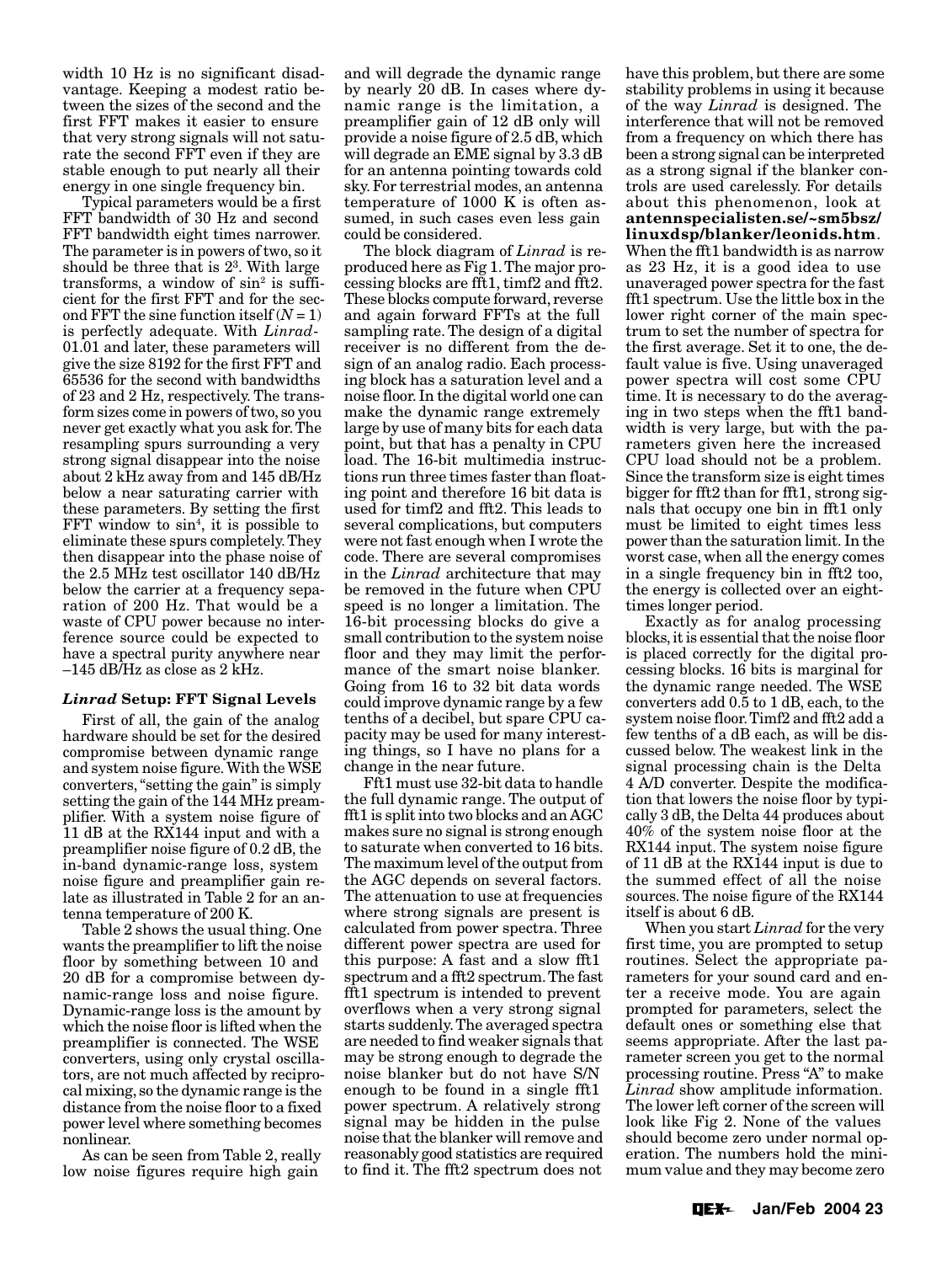due to the transient that may occur in case the A/D converter is stopped and restarted. They may also become zero at extreme events like changing the local oscillator frequencies while a very strong signal is present. Clear the minimum value by pressing "Z." If any of the numbers tends to become zero often, some signal level is too high.

These parameters are digital volume controls:

- "First FFT amplitude" is fft1 input.
- "First backward FFT *att. N*" is timf2 output.
- "Second forward FFT *att. N*" is fft2 output.

These volume controls affect the signal levels inside the major processing blocks. The 16-bit processing blocks timf2 and fft2 are the critical ones. The volume controls should be set for the timf2 and fft2 noise contributions to become negligible. The dominating contribution for timf2 is the rounding error in going from floating point to integers, about 0.3 bits RMS. Since the rounding errors at the timf2 input are made in the frequency domain, lowering the input volume control for the quantization noise to grow to a substantial fraction of the noise floor does not lead to a S/N decrease. It works the other way around. The signal becomes enhanced! Not very surprising at second thought because when all the frequency bins containing only noise have amplitudes below one bit, the noise disappears completely. The signal will not disappear if its amplitude is above one bit. This is an artifact. When back transformed, such a signal is distorted and completely useless if it is near the noise floor. To really verify the S/N loss caused by rounding errors, the signal must be well below the noise in a single bin. By setting the first FFT bandwidth to 800 Hz and using a signal that lifts the main spectrum by

pected behavior when analyzing S/N in the baseband with a narrow filter. The noise level at the timf2 input is the "Floor" value. See Fig 2. The "First FFT amplitude" should be set for this value to be about 1.5, 14 dB above the quantization noise, when nothing is connected to the RX144 input. For a system noise figure of 0.4 dB, using the assumptions of Table 2, the "Floor" value will grow to about 5.7 when the

less than 1 dB, one can find the ex-

preamplifiers are connected. In timf2, the reverse FFT in 8192 points, the signal would grow by up to 8192 times or 13 bits if no right shifts were used in the butterfly loops of the reverse FFT routine. A number of the butterfly loops use a right shift to prevent the signal from growing and these right shifts introduce errors, another form of quantization noise. It is important not to set the number of butterfly loops with a right shift larger than necessary to avoid this noise but on the other hand it is important to have as many right shifts as possible to allow large interference pulses in the timf2 output. A continuous carrier, a single large frequency bin, will not cause saturation in a reverse transform. Its large amplitude will not grow, it just spreads out over the entire time spanned by the backward transform. Pulses behave differently. A noise pulse in the frequency domain is spread out over all frequency bins. The back transformation will collect all the energy into a single point in time, causing very large amplitude and possibly an overflow since only 16 bits are used.

Table 3 shows the effect of different values of "First backward FFT *att. N*" with the other parameters as described above. The table shows signal and noise levels when a weak signal is injected into one of the RX144 inputs. Rounding errors cause a small loss of signal and an increased noise floor. The signal level is equal to the

noise level in 4 kHz bandwidth, but the levels are measured in 1 Hz bandwidth to provide the 0.1 dB accuracy of the table while the noise is measured in a bandwidth of 1 kHz. The test signal is 22 dB above the noise in the bin bandwidth of the first fft. A strong signal will be less attenuated, but a really weak signal will not be more attenuated. The right shifts are placed as late as possible among the fft butterfly loops and the test signal is already below the noise floor when it becomes attenuated as shown in the table. An inspection of Table 3 indicates that the correct value for "First backward FFT *att. N*" is five. The associated loss of noise figure at the RX144 input is about 0.2 dB.

The 1-dB compression point of the RX144 is about +15 dBm. Pulses that have a peak power of +15 dBm after passing a filter with a bandwidth of 2 MHz reach the input of the RX2500 with a peak power of  $+3$  dBm. The reduced power level is not due to amplitude clipping; it is because of the reduced bandwidth. The output bandwidth of the RX10700 is about 0.5 MHz, so the pulses are stretched by a factor of four with four times less power in each pulse causing a peak power reduction of 16 times (12 dB). The pulses that nearly saturate the RX144 input do not saturate the Delta 44 A/D converter although the margin is only 2 dB. Very large pulses do saturate timf2 to an extent that is determined by the "First backward FFT *att. N*" parameter. Table 3 shows the maximum pulse level at the RX144 input that will not saturate timf2 for different values of the parameter. The data is from measurements with a preamplifier having a bandwidth of 2 MHz.

The last entry of Table 3 is the level in dBm at the RX144 input that will cause saturation at the output of the first reverse transform when a signal

| Amplitude margins (dB)    |
|---------------------------|
| fft1 St 24.29 37.32       |
| fft1 Uk 26.36 41.98       |
| timf2 St 32.78 50.31      |
| timf2 Uk 30.94 6.84       |
| $ft12$ 3.64 17.33         |
| A/D 0.96 1.04 29.31 30.00 |
| 66.1% 0.0009 Floor 49.20  |

**Fig 2—The lower left corner of the Linrad screen when "A" has been pressed. A strong carrier, 3 dB from A/D saturation is fed into channel 1 of the RX144, while –16 dBm interference pulses with a repetition frequency of 100 Hz are fed into channel 2 (see text).**

#### **Table 3**

The number of butterfly loops with a right shift affects S/N and the saturation level of timf2. The gain levels of earlier stages affect this table, which is for an fft1 size of 8192 with a  $sin^2$  window and with "First FFT amplitude" 1100 to place the noise floor at 1.5 bits RMS with dummy loads at the RX144 input.

| Att. N | Signal | Noise      | <b>Max Pulse</b> | <b>Max Abrupt</b> |
|--------|--------|------------|------------------|-------------------|
|        | (dB)   | (dB/1 kHz) | (dBm)            | (dBm)             |
| 2      | 24.7   | 18.4       | $-28$            | -54               |
| 3      | 24.7   | 18.4       | $-22$            | –48               |
| 4      | 24.7   | 18.4       | $-16$            | $-42$             |
| 5      | 24.6   | 18.5       | $-10$            | $-36$             |
| 6      | 24.4   | 19.0       | $-4$             | $-30$             |
|        | 23.8   | 21.0       | $+2$             | $-24$             |
| 8      | 23.1   | 25.5       | +8               | $-18$             |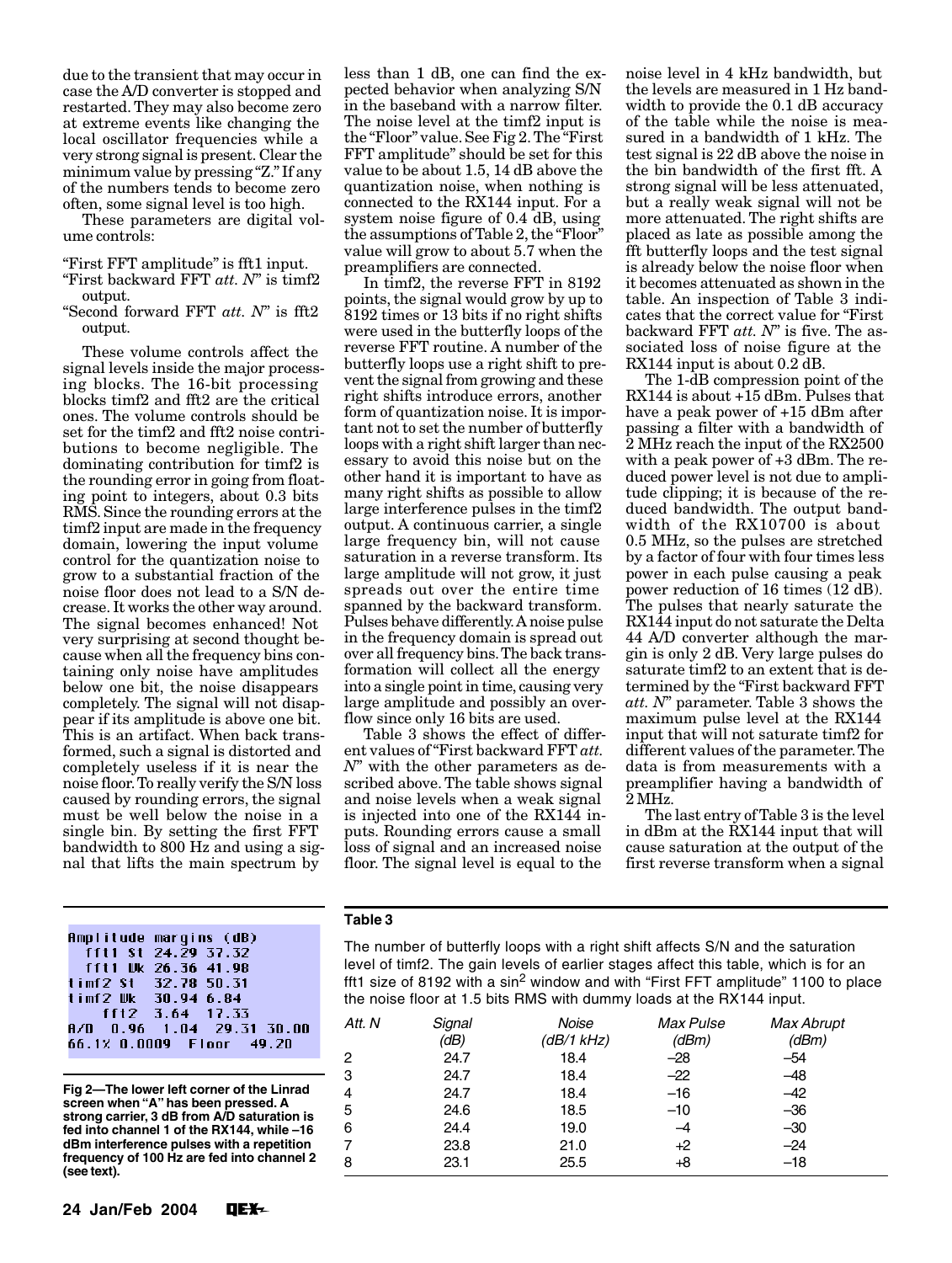is switched on or off abruptly within the visible passband. An abrupt switching will cause a keying click that spreads its energy over the entire passband. The mechanism is the same as for the interference pulses. This maximum abrupt signal level becomes smaller if the operator selects to use averaged spectra to locate very strong signals. It is not really a big problem because the interference spike created will happen only once for each transmission period. The strong signal must be absent for a few seconds for the gain to go back to normal at the frequency in question.

The strongest interference pulses that will be correctly treated by the smart blanker is –10 dBm. Pulses above this level will be removed by the dumb blanker.

The quantization noise gives rise to spurs, but these spurs are harmless because they disappear when the preamplifier is added, a phenomenon usually referred to as dithering. The amplitudes of the quantization noise spurs are generally independent of the signal level. When a single weak signal is fed into the RX144 input with the above parameters, and only two or three frequency bins are routed to "fft1 St", the group of strong signals, the output, "timf2 St", will be zero most of the time with occasional occurrences of one bit in either direction. This is, of course, no good representation of a sine wave, the signal is surrounded by strong spurs. When preamplifier noise and/or other signals are added, statistics will take care of these spurs.

With the parameters described above, my 600 MHz Pentium III uses 66% of the time available to *Linrad* for computing while spending 34% in the idle loop as can be seen in Fig 2. The idle loop goes to sleep regularly so the *Linux* kernel or other programs may be active in parallel. One cannot be sure all the 34% would be available to *Linrad* if the sleep statement were replaced by useful processing. It may depend on *Linux* activities that I do not know anything about.

The second number on the last line of Fig 2 is 0.0009. This is the longest time in seconds encountered for the idle loop. If the kernel makes lengthy activities due to some other program this number will grow if it happens while *Linrad* is in the idle loop. This number is an indicator for *Linux* doing other tasks than *Linrad*'s signal processing. It will grow while data is saved to disk for example.

The value 49.2 for "Floor" in Fig 2 is the flat noise floor of the pulse train in channel 2. It is about 30 dB above the level of 1.5 with nothing connected

to the RX144 inputs. At a repetition frequency of 100 Hz, pulse noise up to 36 dB above the RX144 noise floor will be properly treated by the smart blanker, which means that pulse noise up to about 20 dB above the preamplifier noise floor will be properly handled. This may seem inadequate, but a comparison with the peak power S-meter readings of a conventional radio is irrelevant. For real power-line interference, typically a few thousand pulses per second, the smart blanker will completely eliminate pulses that lift the noise floor by more than 30 dB above the preamplifier noise floor.

The timf2 margins reflect the "First backward FFT *att. N*" setting. Pulses about 30 dB from saturating the A/D converter leave a margin of about 7 dB until saturation occurs in timf2 Wk. It is ok for timf2 Wk to saturate occasionally, but nothing else should saturate. If fft1 or fft2 saturate, strong spurious signals would be generated.

The "Second forward FFT *att. N*" parameter is set to 9 for the result shown in Fig 2. This parameter adjusts the gain of fft2 by selecting how many of the butterfly loops should have a right shift. If this parameter is set too high, quantization noise will add to the noise floor as one can see in Table 4. "Sellim maxlevel," the parameter that controls the maximum permitted amplitude in a single fft1 frequency bin must be set to 4000 or less in order to avoid fft2 saturation for a strong and very stable carrier. Such signals are unlikely in real usage, and if you note fft2 is never near saturation you may make this parameter bigger, which will make the waterfall diagram give a better representation of strong signals.

Summing up, for the WSE RX converters, the following FFT parameters should be close to optimum for 144 MHz EME:

• First FFT bandwidth  $(Hz) = 30$ .

## **Table 4**

The number of right shifted butterfly loops in fft2 affects the noise floor. Parameters are as in Table 3 with "First FFT att.  $N' = 5$ .

| Att. N | Signal | Noise   |  |
|--------|--------|---------|--|
| 6      | 35.8   | $-12.4$ |  |
| 7      | 35.8   | $-12.4$ |  |
| 8      | 35.8   | $-12.4$ |  |
| 9      | 35.8   | $-12.4$ |  |
| 10     | 35.8   | $-12.2$ |  |
| 11     | 35.8   | $-11.6$ |  |
| 12     | 35.8   | -9.9    |  |
| 13     | 35.8   | $-6.0$  |  |
| 14     | 35.7   | -0.9    |  |

- First FFT window (power of  $sin = 2$ .
- First forward FFT version = 5.
- First FFT storage time  $(s) = 4$ .
- First FFT amplitude =1100.
- Enable second FFT = 1.
- First backward FFT version =1.
- Sellim maxlevel =4000.
- First backward FFT *att. N* =5.
- Second FFT bandwidth factor in powers of  $2 = 3$ .
- Second FFT window (power of sin)  $=1$ .
- Second forward FFT version =2.
- Second forward FFT *att. N* =9.
- Second FFT storage time (s) =20.

# *Linrad* **Setup: AFC, Spurs and Baseband**

When AFC is enabled, the user must supply parameters that determine how much memory will be allocated. One of these parameters is "Second FFT storage time (s)," for which 20 seconds is a reasonable value. EME signals on 144 MHz are fairly stable, the default values "AFC lock range Hz" = 150 and "AFC max drift  $Hz/minute" = 100$ should be perfectly adequate. Do not enable Morse decoding, those routines are experimental and will not be useful in the near future.

The spur-removal algorithm uses the same spectra as those used by the AFC. The AFC needs high resolution for optimum sensitivity and that is the reason the fft2 bandwidth is set to 2 Hz with the parameters suggested above. The spur removal works like a PLL that sets up a sine wave with the correct amplitude and phase to match the amplitude and phase found in the fft2 transforms over some time selected by the user. The minimum number of transforms is three, the spur-cancellation PLL will fail if the bandwidth of a spur is above 0.2 Hz or so with the above parameters. The spur-removal routine can lock to a peak in the fft 2 spectrum and remove it only if it is coherent from transform to transform. This means that only spurs that are narrow with respect to a 2 Hz bandwidth will be removed. Set "Max no of spurs to cancel" to 100 and make "Spur time constant (0.1sek)" equal to 1.

The maximum bandwidth one would ever want when listening to an EME signal is 2 kHz, which means that the baseband sampling speed should be set to at least 4 kHz. The baseband is filtered out from the fft2 spectra and the total spectrum width must be about 4 kHz for a flat region of 2 kHz. The baseband sampling speed must be a power of two smaller than the input sampling speed so the desired value for "First mixer bandwidth reduction in powers of 2" is four, which leads to a baseband sampling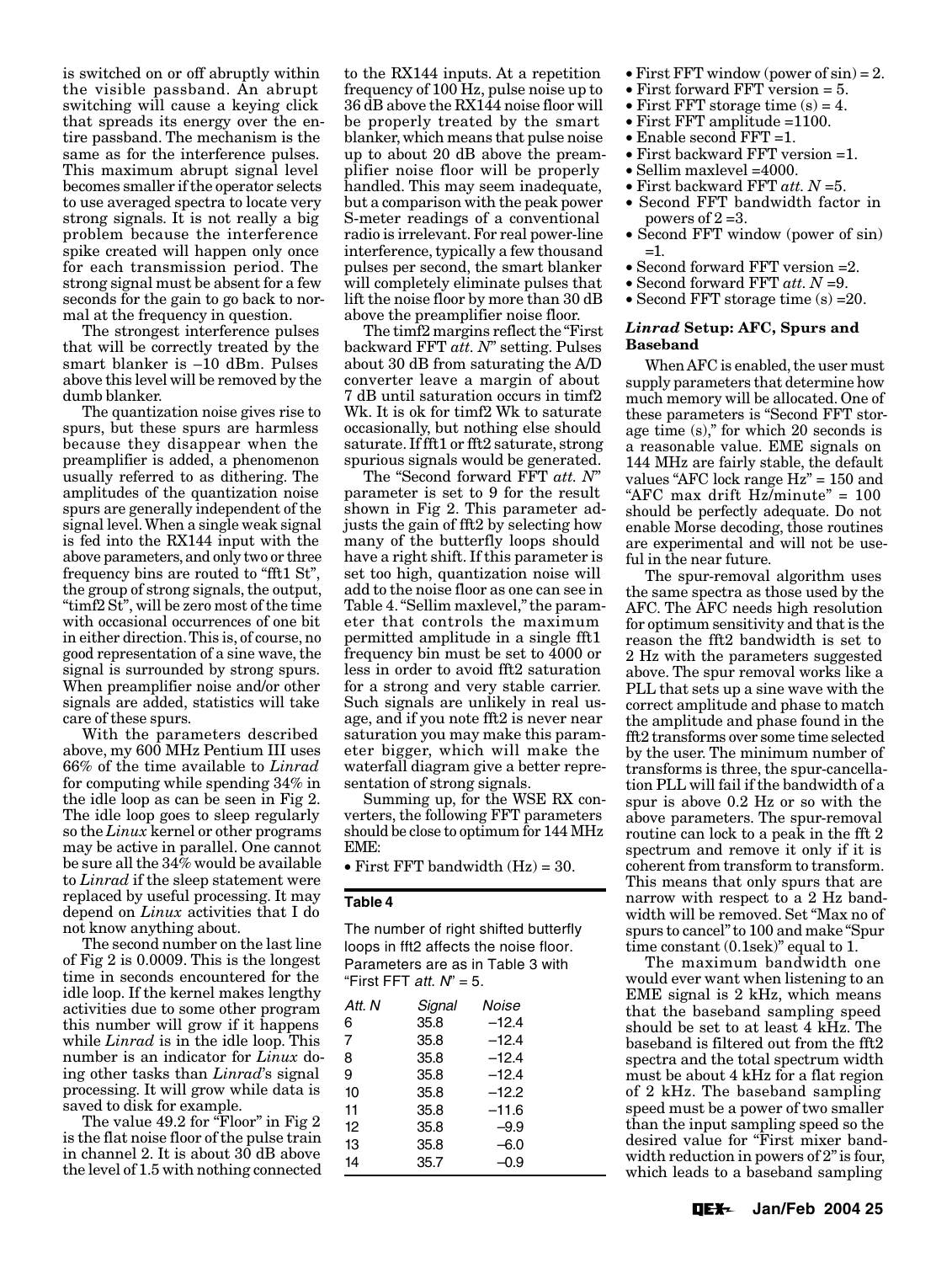speed of 6857 Hz and a maximum bandwidth of 3.0 kHz. On my 600 MHz Pentium III , the largest baseband transform, fft3, that can be used is 16384 at this relatively high baseband sampling speed. That means that the largest usable baseband filter spans 2.4 seconds so the narrowest carrier filter that can be used for coherent CW will be about 0.5 Hz. This is perfectly adequate for EME but for low bands one may select a much lower baseband sampling rate for coherent CW at very slow speeds.

The "First mixer no. of channels" must be set to one. Some day, when the Morse decoding routines are in place, it will be possible to have the CW transmissions of several stations decoded simultaneously on the screen. The idea is to be able to see what other stations do while operating. This should be very useful in contests for example. The "Baseband storage time (s)" is mainly for Morse decoding. Set it to 20 seconds to not waste memory. When you select 3 kHz bandwidth, the baseband storage will then need 13 MB, but for CW reception with a bandwidth of 20 Hz the memory needed will be 200 kB only. The baseband power spectrum can then be averaged over 20 seconds maximum but that is sufficient for EME CW.

The "Output delay margin (0.1sek)" parameter adds an extra delay between input and output to allow for the computing delay. On my computer, three is enough here. When this parameter is set too low, there will be gaps in the output signal occasionally when the computed data is not available in time for the output. Press "T" on the main screen to see the timing information. The line "D/A" shows the current value and the minimum value encountered. If the minimum becomes zero, the delay margin is set too small or the computer is doing other tasks that slow down processing temporarily. There is no reason to set "Output sampling speed (Hz)" above 6000. High speeds here cost a lot of CPU time because I have not optimized the code for that. The baseband data is present at a sampling rate corresponding to the bandwidth of the baseband filter. For a 20-Hz baseband filter bandwidth, the baseband sampling rate for timf4, is only 47 Hz. To convert this to the desired output frequency, Lagrange's interpolation formula is used to interpolate each output point from four baseband data points, a third-order polynomial fit. The reason is that the output may be on a different sound card with a noninteger ratio between input and output sampling speeds. The proce-

dure is efficient to convert between similar sampling speeds that are related by fractional numbers when the signal is not over-sampled. Four terms are then needed to avoid introducing distortion. When the output sampling speed is set to 96 kHz, this procedure becomes ridiculously inefficient. I see no reason to provide a routine for converting a narrowbandwidth signal to a high sampling rate.

The output mode is a number that characterizes the baseband processing. This number changes when you click on the different boxes in the baseband graph. The current value is shown in the lower right corner of the baseband graph. Set "Default output mode" to the number you want as the default mode. The last parameter "Audio expander exponent" is the exponent by which the amplitude is expanded when the operator clicks the "Exp" box. Expanding the audio volume may be helpful when a very narrow bandwidth is selected. The ears have a logarithmic response for amplitudes. When a matched filter that will only let through the signal and the principal sidebands is used, the ears will have to rely on amplitude information only because the human hearing system does not have the selectivity to distinguish different frequencies within a 15 or 20 Hz wide passband. It then helps to expand the dynamic range of the audio signal. The default value is three.

Summing up, the optimum AFC, spur and baseband parameters for 144 MHz EME should be something like this:

- Enable AFC/SPUR/DECODE = 1.
- AFC lock range  $Hz = 150$ .
- AFC max drift Hz/minute = 100.
- Enable Morse decoding = 0.
- Max no of spurs to cancel = 100.
- Spur time constant  $(0.1$ sek $) = 1$ .
- First mixer bandwidth reduction in powers of  $2 = 4$ .
- First mixer no of channels = 1.
- Output delay margin  $(0.1$ sek $) = 3$ .
- Output sampling speed  $(Hz) = 6000$ .
- Default output mode = 1.
- Audio expander exponent = 3.

## **Receiving a Weak EME CW Signal**

With the parameters listed above, the waterfall graph is very sensitive. The FFT size is 65536, but the screen is only 1024 points on my computer. Consequently each pixel on the screen represents 64 frequency bins of the fft2 spectra.

Rather than showing the average power over 64 frequency bins, which would produce the same result as an average over 64 transforms of size

1024, each pixel on the screen shows the strongest frequency bin out of the 64 behind each pixel. This becomes particularly favorable when the fft2 spectra are averaged before the strongest frequency bin is picked.

Setting "Waterfall avg" to six will give a new line on the waterfall every three seconds with a sensitivity that will allow the operator to see all signals present on a 90 kHz segment of the 144 MHz band well below what will be possible to copy. A one-minute transmission is well visible if the S/N ratio is –6 dB in 20 Hz bandwidth. To copy Morse code, one needs something like 14 dB more. Taking the effects of fading into account, copying is done during a few signal peaks when a few letters are above the threshold and while the average signal is at S/N close to zero. When the waterfall graph is expanded to show 1/64 of the spectrum only, the sensitivity is about 3 dB better. Picking the best peak rather than computing the average is an advantage of about 6 dB with the above parameters.

The waterfall graph of *Linrad* shows the total power spectrum summed over both polarizations when a crossed-Yagi array is used. Compared to a perfectly aligned antenna, this means a loss of 3 dB in detection sensitivity. It is not a simple sum of two power spectra because that would lead to an even greater loss in case the polarization is not aligned to one or the other antenna. For each frequency bin, the power of each channel is averaged separately and the complex correlation between the two amplitudes is also averaged. A signal that is present in both channels simultaneously will produce a non-zero average correlation, which is taken into account when computing the energy content of a frequency bin. This is necessary to have a good sensitivity for signals that have a polarization that puts about 50% of the power in each channel.

With the parameters listed above, the minimum processing delay is four seconds when the AFC delay is set to zero. For extremely weak signals delays up to about 10 seconds may be useful. The operation does not differ from the operation described earlier.3 When the mouse is clicked on a signal, the two channels are analyzed and the polarization is extracted. Depending on the operator's preferences, the two channels can be combined to two new orthogonal polarizations, one has all the signal energy or they can be both routed to stereo headphones.

The EME window, Fig 3, uses the polarization of the received signal to calculate the optimal transmit polarization. This way the adverse effects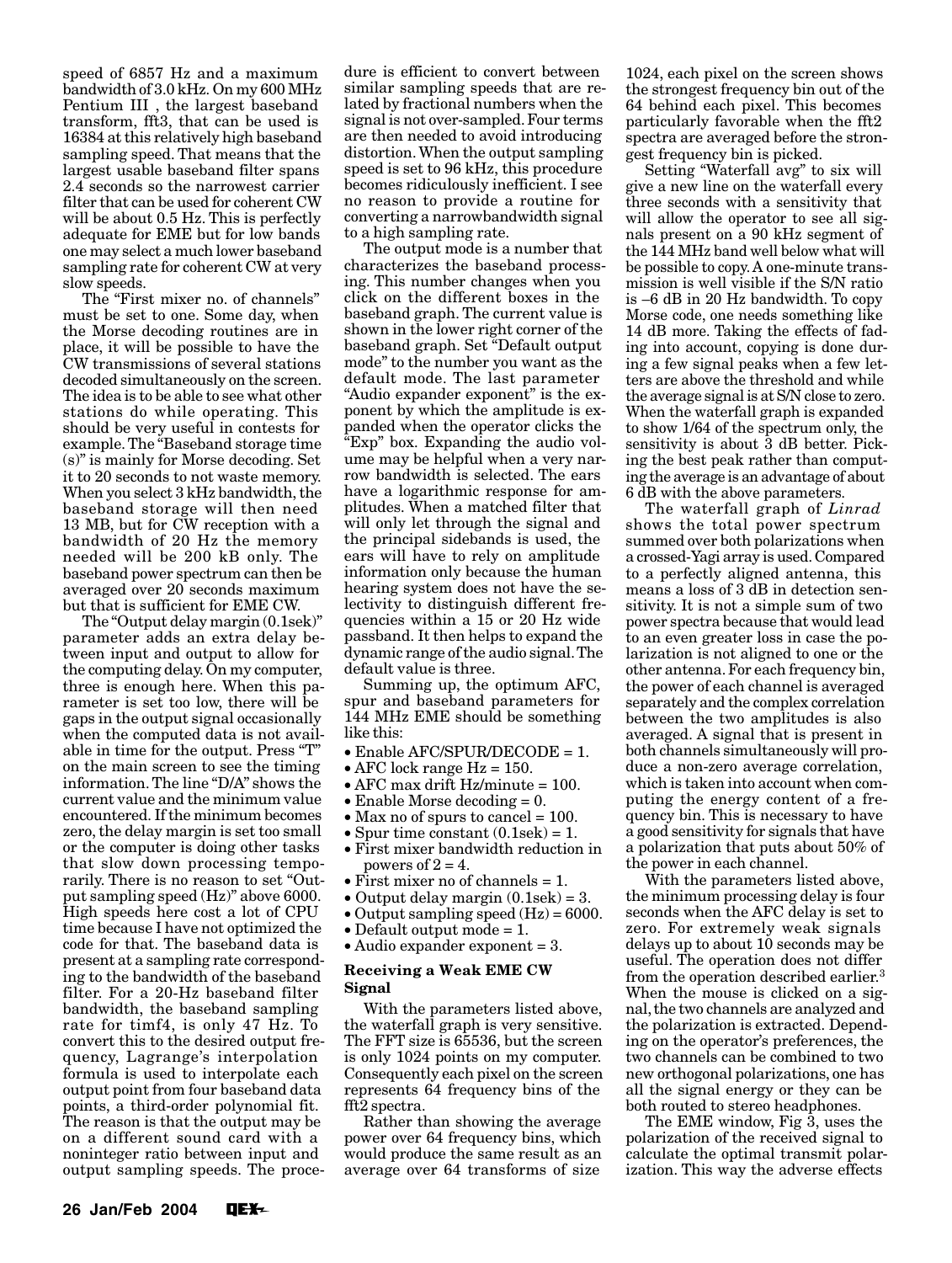of Faraday rotation can be eliminated both for receive and transmit. The EME window shows the moon position for this location and for a DX location. A call sign, or fragments thereof, can be entered in the largest box. Fragments must be separated by question marks or stars to indicate one or many unknown characters. Typing in V?2F\* will hit VK2FLR as the only answer. VK2\* will suggest three call signs while \*2FL\* will suggest JO2FLD besides VK2FLR and V\*LR will suggest VE6LR and VK2FLR. The EME database files dir.skd, eme.dta and allcalls.dta can all be downloaded from the Internet. The EME installation procedure will search them all and collect inconsistencies in a file, while creating a text file containing call signs and locations only. The text file can be loaded automatically when *Linrad* is started.

## **The Future**

In my experience, more bandwidth is more important than anything else. An analog noise-blanker that operates at a bandwidth of 5 MHz is capable of removing very strong static rain noise. S9 noise that sounds exactly like normal white noise can be completely removed. I think the *Linrad* blanker will do it at much lower bandwidth than 5 MHz but 90 kHz is most probably not enough. I have not had any opportunity to make a test, I am still without an antenna since a big storm two years ago.

In the future, when the "standard PC" has a lot of unused CPU power when processing a 0.5-MHz bandwidth, one can make significant improvements to *Linrad*. An improved process could look like this:

1. Forward fft from raw data



**Fig 3—The polarization graph, left and the EME graph right. At this moment, the signal from VK2FLR was received in a nearly vertical polarization. The optimum transmit polarization is 21°. When using H for transmit, the loss due to misalignment is 0.6 dB, but when using V for transmit, the loss is 9 dB. Knowing what to choose improves the QSO chance by a factor of two in this case. The direction to VK2FLR is 69° and the distance is 15,652 km. Direction and distance are intended for terrestrial work. It is possible to enter a locator in the locator field.**

- 2. Back transform for weak signals only
- 3. Smart blanker subtracts pulses from raw data and remembers what was subtracted
- 4. New forward fft from improved raw data
- 5. Strong signals of known types are analyzed. It is possible to model the nonlinearities of, for example, an SSB transmitter and calculate the signal components over the entire spectrum. Known signals are subtracted from the improved raw data to produce new raw data with much lower signal and interference levels. What is subtracted is remembered for further use.
- 6. New forward fft from better improved raw data
- 7. Back transform for weak signals only
- 8. Add the pulses that were subtracted in step 3 and run the smart blanker again. This time the pulse shapes will be very accurate. They are removed from the original raw data.
- 9. Refine the strong signals and remove them.

The basic idea is to split the total

input signal into a few groups of accurately known signals for which *Linrad* can calculate the true waveform based on knowledge of the signal source. The operator can select one of these signals or use a receiver that operates on whatever remains when the strong signals are subtracted.

For the HF bands, a very large bandwidth is probably not so useful. A large number of channels on the other hand would be extremely useful, since *Linrad* could then form an adaptive antenna that optimizes the pattern for optimum S/N for each interference source. In that way it will be possible to overcome very large interference levels from all the modern electronics and so on. With many channels, it will be sufficient with a mediocre dynamic range for each channel so simple systems sampling directly from the antennas would be adequate. We just have to wait for the hardware cost to become low enough.

# **Comparing the WSE Converters to Conventional Receivers**

*Blocking Dynamic Range*

Blocking dynamic range, BDR is



**Fig 4—The strong signal passes a notch filter that removes the phase noise from the HP 8657 at a fixed frequency. A weak signal at the notch frequency is injected through a directional coupler towards the receiver under test while the strong signal is picked up by the directional coupler to allow a precise determination of the level entering the test object.**

## **Table 5**

Blocking and BDR for WSE RX144 system and for a IC-706MKIIG on 144 MHz. N indicates abrupt increase of noise floor due to op-amp saturation in RX2500.The preamplifier is off for the IC-706.

|           | WSE+Linrad<br>Level for | <b>IC-706 144 MHz</b><br><b>Level</b> for |
|-----------|-------------------------|-------------------------------------------|
| Frequency | <i>3 dB S/N</i><br>1 dB | <i>3 dB S/N</i><br>1 dB                   |
| offset    | loss<br>sat             | loss<br>sat                               |
| (kHz)     | (dBHz) (dBHz)           | (dBHz)<br>(dBHz)                          |
| 5         | 145 A/D sat             | 119<br>102                                |
| 10        | 145 A/D sat             | 107<br>133                                |
| 20        | 151N<br>150             | 116<br>139                                |
| 30        | 162<br>163N             | 142<br>120                                |
| 40        | 165N<br>164             | 123<br>145                                |
| 50        | 168N<br>166             | 125<br>146                                |
| 100       | 172<br>167              | 146<br>131                                |
| 250       | 173<br>171              | 133<br>146                                |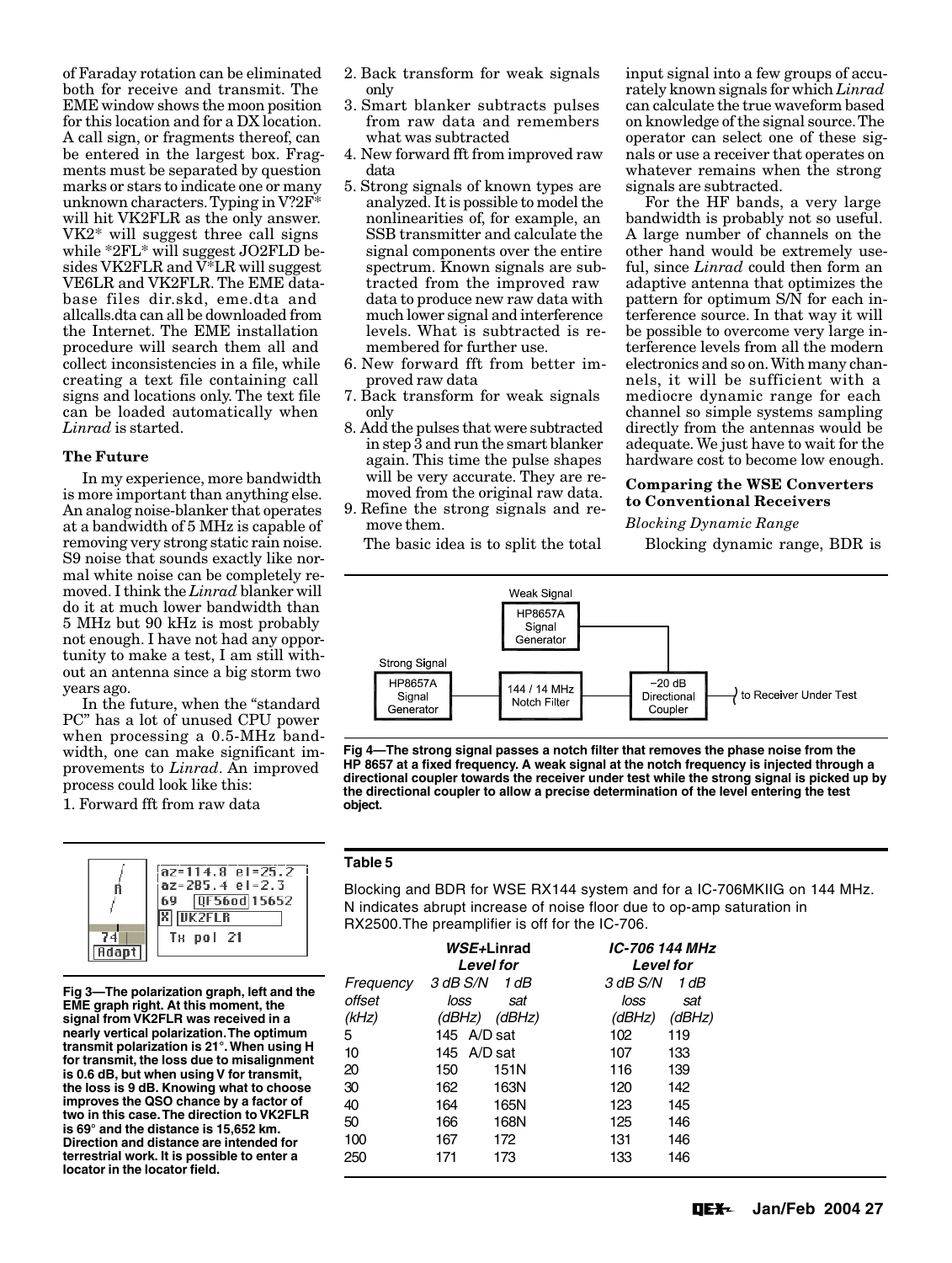defined in words as: "The ratio (difference in dB) between the weakest onchannel signal a receiver can hear and the strongest off-channel signal a receiver can tolerate without degradation of the received signal." Notice that this is quite different from BDR as measured by ARRL Lab. They measure the level at which blocking occurs.

To measure the dynamic range properly, one needs a strong signal of extreme purity and a weak signal that is not critical. To demonstrate the performance of the WSE converters used together with a modified Delta 44 sound card, I have made the BDR measurements shown in Tables 5 and 6. The measurements were made with the setup shown in Fig 4. Table 5 shows a comparison of the RX144 in a late prototype stage together with production units of the RX70, RX10700 and RX2500.

The RXHFA converter was in a very early prototype stage when this was written. The system noise figure of the entire 14 MHz receiver with the RXHFA prototype operated together with the RX70, RX10700, RX2500 units and a Delta44 in minimum gain mode is 17 dB. A comparison between Tables 5 and 6 shows that the local oscillator of the RXHFA prototype needs some further improvements. This oscillator must operate at several well-separated frequencies to cover amateur bands from 1.8 to 14 MHz, the LO buffer amplifier is the dominating noise source.

The weak signal was set to a level

of about 10 dB above the noise floor and the level at which the strong signal degrades S/N by 3 dB was located at several frequencies. The AGC of the transceivers was not switched off, AGC makes no difference because both signal and noise were monitored with *Linrad* running as an audio spectrum analyzer. Table 6 shows that the Japanese transceivers are limited by reciprocal mixing and that *Linrad* and the WSE converters can tolerate about 20 dB higher interference levels. The RXHFA unit may need an attenuator to shift the A/D saturation level upwards in case peak powers above –12 dBm are encountered within the 90 kHz passband. The FT-1000D can receive such signals without an attenuator, but S/N would be degraded seriously by reciprocal mixing so the RXHFA unit will perform better even with an attenuator in front of it. Note that the IC-706 is better than the FT-1000D in case the interference is within ±25 kHz because the LO phase noise is lower.

In the BDR test, I have chosen to measure the level at which S/N is degraded by 3 dB. There is a good reason for selecting this rather than the 1-dB degradation point, which would be more conventional. The time for the measurement increases drastically, or the accuracy is degraded, if one looks for the point of 1-dB degradation. Noise adds by power, converted to a decibel scale it looks like Table 7.

If one wants to determine the level of the added noise within ±1 dB, one must measure a 3 dB change within ±0.5 dB, but one would need to measure a 1 dB change within  $\pm 0.2$  dB, something that would require a 6.25 times longer integration time when measuring the noise floor.

For use on crowded HF bands, it might be useful to measure the level of the strong signal required for say 15 and 30 dB S/N degradation. In some receivers, the 1 dB and the 30 dB degradation points are very close, maybe 1 dB apart, while in others they may be separated by up to 35 dB. A saturated A/D converter as well as several other saturation processes cause a highly nonlinear interference growth while reciprocal mixing has a nicely linear behavior. A good operator will know how to insert an attenuator between the antenna and the receiver—or to use the builtin attenuator properly. The attenuator insertion could be automated as suggested by Ulrich Rohde.4 Personally, I prefer to take such decisions myself depending on the circumstances, but adding a circuit like Ulrich's (in his figure 43) to the WSE converters would be trivial.

The dynamic-range data of Table 6 can be converted from dBHz to dB in 500 Hz bandwidth by subtracting 27 dB. At 20-kHz frequency separation, the result is 100 dB for the IC-706 while it is 97 dB for the FT-1000D. These values represent the true dynamic range in a weak signal usage of the receivers. This is the natural concept to me with a bias from the

## **Table 6**

Blocking and BDR for a WSE RXHFA prototype system, an IC-706MKIIG and a FT-1000D on 14 MHz. G+ indicates that the gain increases rather than decreases when the interference is added. N indicates abrupt increase of noise floor due to op-amp saturation in RX2500.The preamplifier is off for IC-706 and the Front End switch is in position IP0 for the FT-1000D. For FT-1000D blocking is measured indirectly through the cross-modulation from an AM modulated carrier

|        | WSE+Linrad       | <b>IC-706 14 MHz</b> | <b>FT-1000 14 MHz</b> |
|--------|------------------|----------------------|-----------------------|
|        | <b>Level</b> for | Level for            | <b>Level</b> for      |
| Freq   | 3 dB S/N         | 3 dB S/N             | 3 dB S/N              |
|        | 1 dB             | 1 dB                 | 1 dB                  |
| offset | loss             | loss                 | loss                  |
|        | sat              | sat                  | sat                   |
| (kHz)  | (dBHz)           | (dBHz)               | (dBHz)                |
|        | (dBHz)           | (dBHz)               | (dBHz)                |
| 5      | 145 A/D sat      | 122<br>114           | 149<br>113            |
| 10     | 146 A/D sat      | 129<br>122           | 116<br>156            |
| 20     | 145 A/D sat      | 143<br>127           | 124<br>163            |
| 30     | A/D sat          | 149                  | 129                   |
|        | 145              | 131                  | 165                   |
| 40     | 163N             | 149                  | 132                   |
|        | 153              | 134                  | 166                   |
| 50     | 165N             | 150                  | 135                   |
|        | 156              | 135                  | 166                   |
| 100    | 156              | 140                  | 144                   |
|        | 170              | G+                   | 168                   |
| 250    | 164              | 148                  | 155                   |
|        | 171              | G+                   | 169                   |
| 500    | 171              | 149                  | 155                   |
|        | 172              | G+                   | 170                   |

## **Table 7**

Adding a second noise source increases the noise level like this. If both noise levels are equal the sum is 3 dB above a single signal and the sensitivity is 0.5 dB for 1 dB change of the added signal. If the added noise is 6 dB below the original noise, the sum is 1 dB above the original noise but the sensitivity is only 0.2 dB for 1 dB change of the added signal.

| <b>Added Signal Relative</b> | Signal Level |
|------------------------------|--------------|
| to First Signal              | Change       |
| (dB)                         | (dB)         |
| -7                           | 0.79         |
| -6                           | 0.97         |
| -5                           | 1.19         |
| $\overline{\mathcal{A}}$     | 1.46         |
| -3                           | 1.76         |
| $-2$                         | 2.12         |
| -1                           | 2.54         |
| 0                            | 3.01         |
|                              | 3.54         |
|                              |              |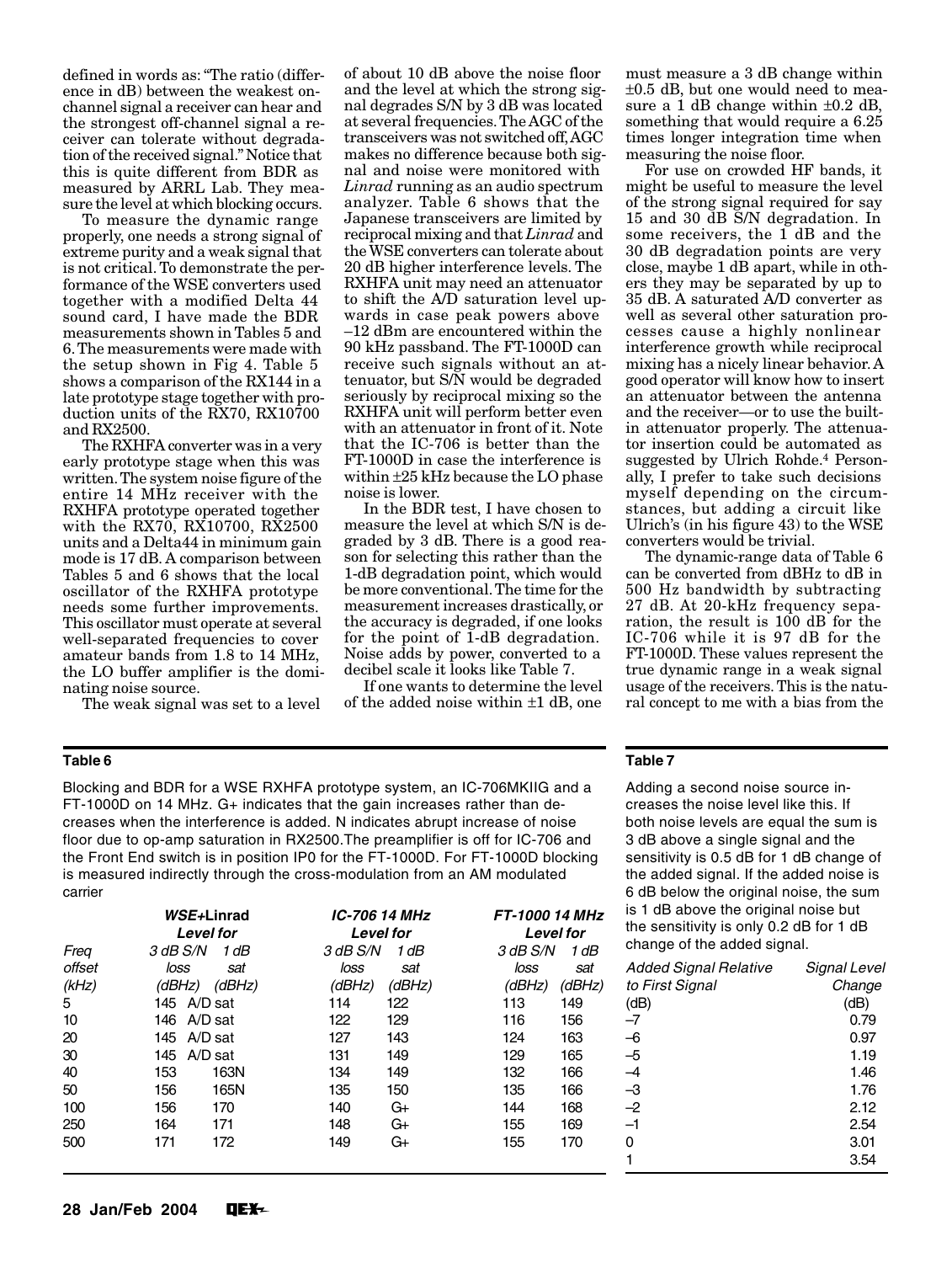144 MHz weak-signal community. HF operators may find the distance from the noise floor up to blocking more relevant. Then the ARRL lab procedure might be more relevant. The two methods give numbers that differ by 60 dB! Knowing what the numbers really mean is essential when deciding which radio to buy.

# *Third-Order Intermodulation*

Third order intermodulation, IM3, is typically the phenomenon that limits the dynamic-range performance of a receiver when BDR is not the limiting factor. IM3 can be described as frequency mixing due to the nonlinearity of amplifier, mixer or other stages that arises when the signal levels are very high. When two signals f1 and f2 enter a receiver, IM3 is produced at frequencies that can be described as the difference between one signal and the overtone of the other signal, 2f1–f2 for example. In this case, the IM3 level is proportional the f2 and to the square of the f1 signal levels. In a two-tone test with equal amplitudes for f1 and f2, the IM3 level is proportional to the common signal level to the power of three. This is the third-order law saying that for a 1 dB increase of the signal levels the IM3 levels will increase by 3 dB. The third-order law is the basis for this definition: *The third order intercept point (IP3) is the point at which the the extrapolated thirdorder intermodulation level (IM3) is equal to the signal levels in the output of a two-tone test when the extrapolation is made from a point at which and below the third-order intermodulation follows the third-order law.*

There are different procedures suggested for the measurement of IP3. How to make the measurement on a mixer or preamplifier is uncontroversial, but how to handle a "black box" with an antenna input and a loudspeaker output is less clear. Some receivers have an AGC that cannot be switched off, and there may be other complications. Procedures to measure IP3 may give a result that is inconsistent with procedures that measure two-tone, third-order intermodulation dynamic range, IM3DR, despite the

fact that these two measurements should have an exact relation. They are coupled through bandwidth and noise figure by the third-order law in the relation IP3 = 1.5×IM3DR+NOISE FLOOR. A receiver that does not follow the third-order law 5, 6, 7, 8, 9 cannot be characterized by an IP3 number. The references show a discrepancy of more than 10 dB in the IP3 relation and indicate design inadequacies or measurement errors. I have tried to reproduce the peculiar response reported in Note 5, but found nothing but normal third-order behavior. The TS-450S I looked at had a much later serial number than the one tested in the ARRL Lab and some design inadequacy may have been corrected by the maker in later production units.

There is a simple way to measure third-order intermodulation that will give accurate results regardless of the receiver architecture. It works equally well with AGC on or off and it is very easy to perform. Just combine two equally strong signals and a third, weak one. The IM3 product and the weak signal are placed something like 10 to 100 Hz apart and a spectrum analyzer (*Linrad* for example) is connected to the loudspeaker output. The weak signal is set to give the same amplitude as the IM3 product on the screen. This measurement is fast, easy, reproducible and accurate. The true power levels of the strong signals and of the weak signal that gives an equally strong signal as the IM3 product are measured directly. AGC or AF saturation does not matter. The point of equal amplitudes is independent of the nonlinearities in the stages following the filters that exclude the strong signals. At large frequency separations, a notch filter is useful, just replace the strong signal in Fig 4 by a pair of strong signals that have a frequency relationship that places a third-order intermodulation product at the frequency of the notch. Notice that the quartz crystals in the notch filter produce IM3 at close frequency separations and that a second measurement with an attenuator at the receiver input will show if this is a limitation of the measurement. For

measurements at close frequency separations, where a notch filter is useless, the third generator and the audio spectrum analyzer are essential. This is so because the noise and spurs in the two strong signals as well as in the local oscillator of the test object easily lead to incorrect measurements at low IM3 levels.

Real receivers may have peculiarities that make them deviate from the third-order law that is accurately valid for a simple chain of amplifiers and mixers. The reason may be nonlinearities in circuits that are not in the signal path. The noise blanker may have AGC controlled amplifiers that produce modest levels of intermodulation more or less independently of the input signal level. At low signal levels where the intermodulation produced in the signal path is very low, inadequate screening or buffering may allow IM3 from such side paths to interfere with the desired signal. Look at **antennspecialisten.se/~sm5bsz/ dynrange/intermod.htm** for a discussion of IM3 measurements, theory, spectra and time-domain waveforms. The site also contains details of the measurements behind the IP3 values presented in Table 8.

For both FT-1000 and IC-706MKIIG, IP3 and IM3DR are degraded by a very small amount if the frequency separation is reduced to 20 kHz from 100 kHz. For the RXHFA unit it is quite different. The bit errors in the A/D conversion process give rise to IM3 that is varying in a seemingly random fashion with the level of the two test tones. The IM3 from the A/D conversion process is at about –140 dBm, below MDS in 500 Hz bandwidth, but it is there. This kind of intermodulation disappears completely if other signals are present in the pass-band as will practically always be the case in the real usage of a receiver. Fig 5 shows the IM3 response of the RXHFA unit for two signals within the A/D converter passband.

As can be seen from Fig 5, the close range IM3 is at the 500 Hz MDS level for a two-tone input of –29 dBm, which means that IM3DR is 101 dB. The A/D converter in the Delta 44 saturates when the levels in the two-tone test are

# **Table 8**

Two-tone third-order intermodulation data at 14 MHz and 100-kHz frequency separation.

| Receiver     | IP3      | NF   | IP3 to      | MDS at    | <i>IM3DR</i> in |
|--------------|----------|------|-------------|-----------|-----------------|
| Type         | absolute |      | noise floor | 500 Hz bw | 500 Hz bw       |
|              | (dBm)    | (dB) | (dBHz)      | (dBm)     | (dB)            |
| <b>RXHFA</b> | 25       | 17   | 182         | $-130$    | 103             |
| FT-1000      | 22       | 21   | 175         | $-126$    | 99              |
| IC-706MKIIG  | -4       | 12   | 156         | $-135$    | 86              |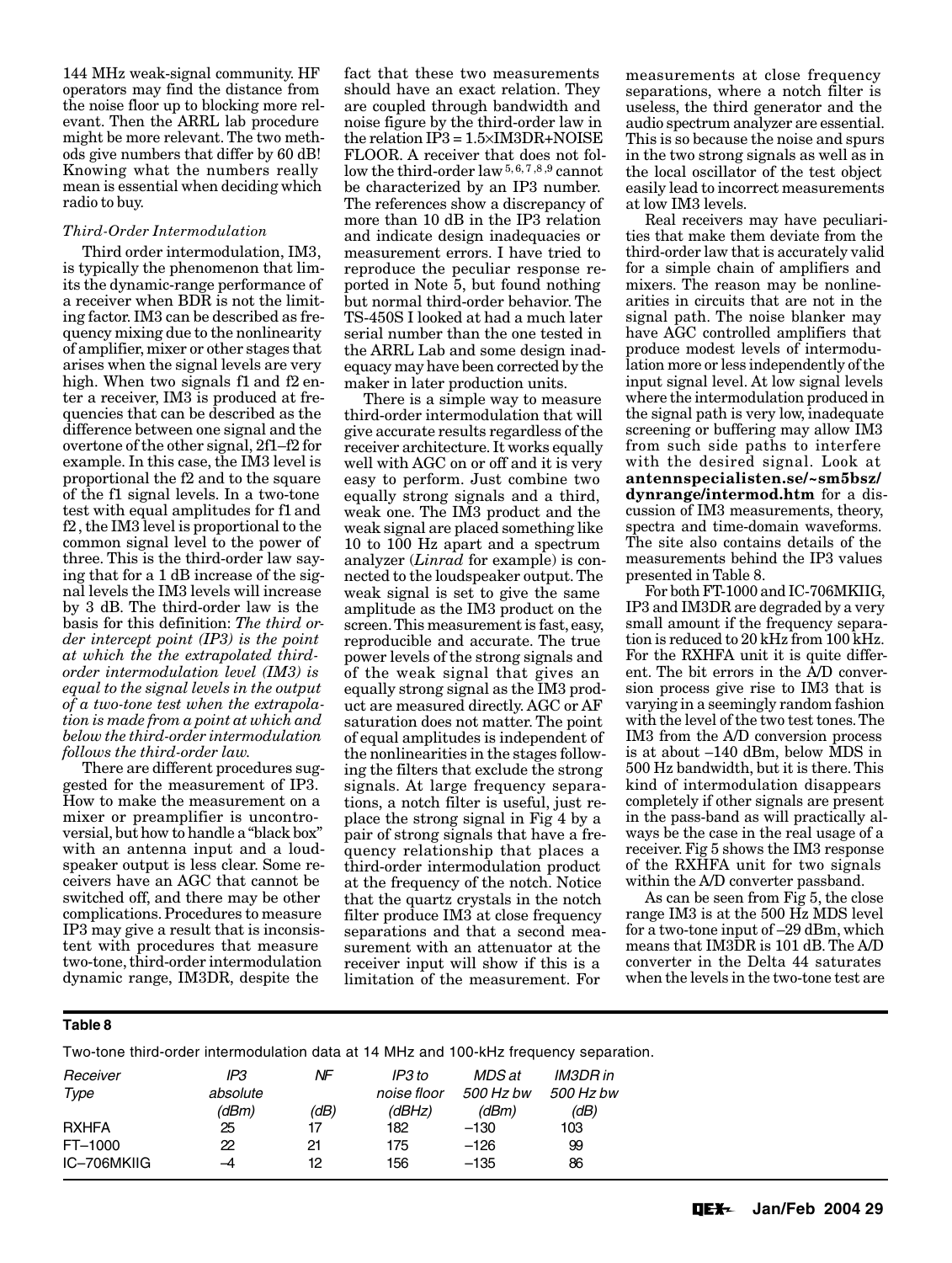set to about –18 dBm. The digital output is limited by the number of bits and can simply not represent an analog signal outside the digital range. In the range –30 to –18 dBm, the RXHFA/ *Linrad* system follows the third-order law, but it is not fair to characterize the system with the IP3 of +20 dBm one can get from an extrapolation. The RXHFA/*Linrad* system will behave as if it had an IP3 in the order of –8 dBm for multiple input signals that reach a peak power above –18 dBm within the 95 kHz bandwidth seen by the A/D converter. Looking only at the intermodulation, one would conclude that the FT-1000 would be much better in such cases, but the FT-1000 front end will see much higher peak powers because it must handle much more bandwidth. More importantly, the FT-1000 will be limited by reciprocal mixing, the noise floor is degraded by 3 dB at an average signal level of about –30 dBm already. Knowing this fundamental difference between analog and digital receivers is very important. If the bandwidth seen by the A/D converter is even wider or if the dynamic range is lower, IP3 values may still be impressive, but the real intermodulation resistance may be poor compared to "good old analog receivers" with similar IP3 and IM3DR numbers.

The intermodulation characteristics of the WSE converter chain are the same for all frequency bands. The RX144 and the RXHFA units have the same IM3DR. The RX144 is definitely intended to be used with amplifiers in front of it and it will have a noise figure of about 11 dB, which means that IP3 will be about +19 dBm. I have not yet decided whether it is a good idea to incorporate an RF amplifier in the RXHFA to shift the levels downwards. The data given above is without any RF amplifier in the RXHFA prototype and it is compared to the FT-1000D and the IC-706MKIIG with the RF amplifier disabled.

## **How Much Dynamic Range do We Need?**

On the HF bands, the answer is 100 dB for BDR in 3 kHz bandwidth according to Chadwick.10 This is equivalent to 135 dBHz, which is met easily by the WSE converter chain at all frequency separations, but which is also met by IC-706MKIIG and FT-1000D at frequency separations above 50 kHz. As I read the referent of Note 10, this is good enough on the HF bands. On 7 MHz one may need an IP3 of +36 dBm at a noise figure of 33 dB, which is just about what the FT-1000D can perform with 12 dB attenuation, but which is met with some margin by the RXHFA unit when a 15 dB attenuator is added. At other times, a noise figure of 22 dB is needed. The operator must be able to move the dynamic range levels up and down with an attenuator, but with that constraint, modern receivers are good enough for the HF bands.

On 144 MHz, my favorite band, it is quite different. Fellow amateurs typically cause the most difficult problems. A 2 m station may put 100 W



**Fig 5—IM3 response for the RXHFA unit in a two-tone test. Notice that the IM3 below –35 dBm is real but that it disappears due to dithering if noise or another signal is added.**

# **Table 9**

Received power levels with antennas pointing into each other on 144 MHz, at two different distances assuming free space propagation.

|          |               | <b>Rx Power</b> | <b>Rx Power</b> |
|----------|---------------|-----------------|-----------------|
| Distance | <b>Tx ERP</b> | $Ant = 13$ dBd  | $Ant = 18$ dBd  |
| (km)     | (kW)          | (dBm)           | (dBm)           |
|          | 3             | $+2.4$          | $+7.4$          |
|          | 100           | $+17.4$         | $+22.4$         |
| 10       | 3             | $-17.6$         | $-12.6$         |
| 10       | 100           | $-2.6$          | $+2.4$          |